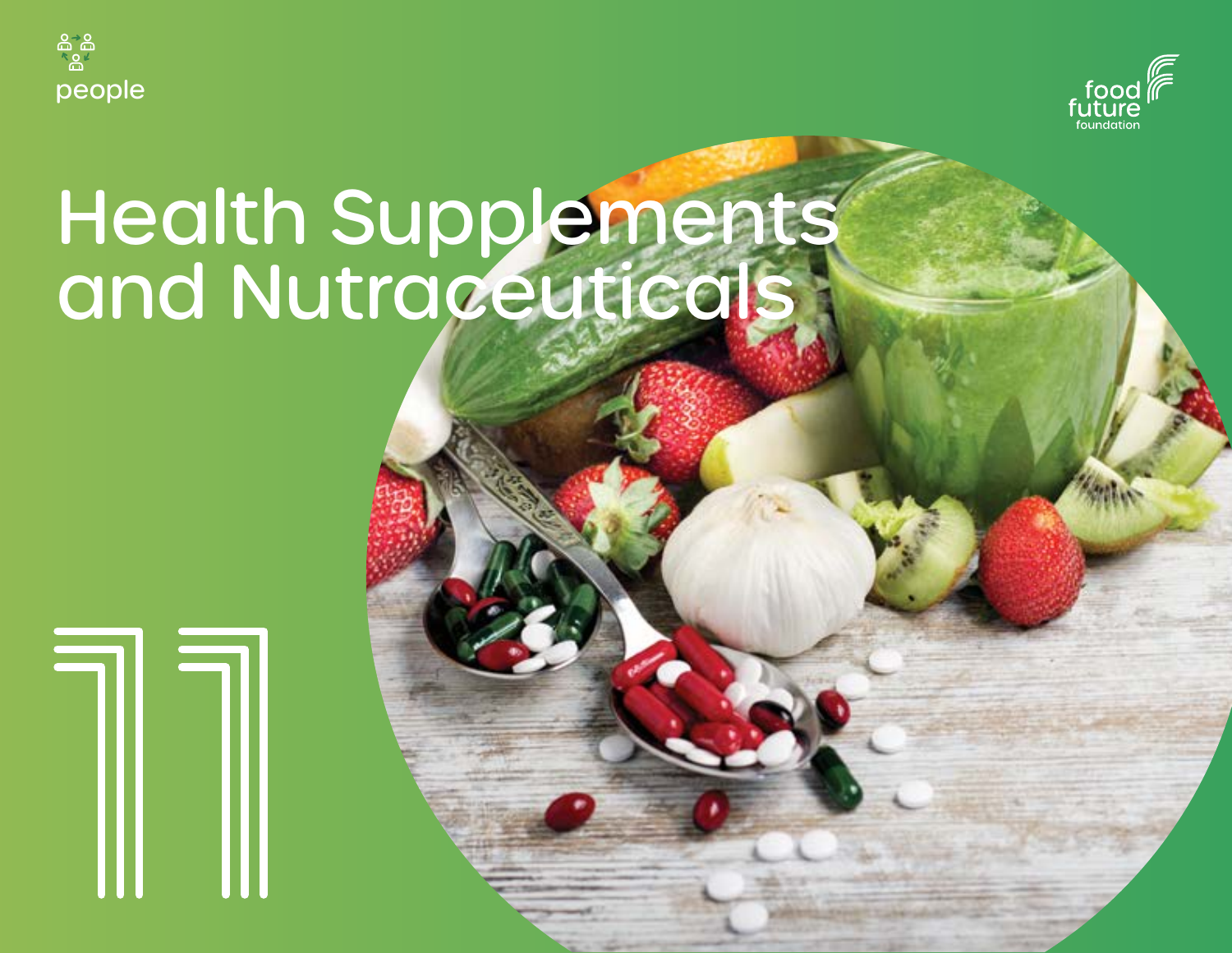

**Diske** 

# ctionable Area

#### pplement and retain nutrition through health supplements and raceuticals.

Recent National level surveys have shown the lack of vital micronutrients in the Indian diet. This is no longer limited to any particular geographical area, socio-economic section, gender, or age group. The daily, diversified, balanced diet is equired to provide appropriate macro & micronutrients and tritical non-nutritive components as phytochemicals, antioxidants to enable healthy growth & development of ndividuals. The changing lifestyles, especially during the pandemic, has resulted in poor eating habits and thus mpacted the overall intake of vitamins and minerals essential for a healthy life. With the growing need for convenient foods, it is becoming essential to include certain specialised products that can take care of the missed nutrients and important ingredients to achieve a healthy festyle and avoid long term deficiencies and disorders.

Dietary and nutritional approaches are of paramount mportance in managing non-communicable diseases NCDs), especially diet-related NCDs. A diet lacking in micronutrients is a key risk factor for NCDs.

ICMR's Hyderabad-based National Institute of Nutrition NIN) conducted a study in 2017 on 'Diet and Nutritional Status of the urban population in India and prevalence of bbesity, hypertension, diabetes and hyperlipidaemia in urban men and women.'

The burden of malnutrition among children and adults in India (presented in millions)



Source: Stunting - Joint Child Malnutrition Estimates, 2019; Diabetes - IDF DIABETES ATLAS, Eighth edition, 2017; Overweight and obesity - Global Health Observatory (GHO) data, 2018; Anaemia -. The Global Burden of Anaemia, 2016 and Global Burden of Disease Study, 2013.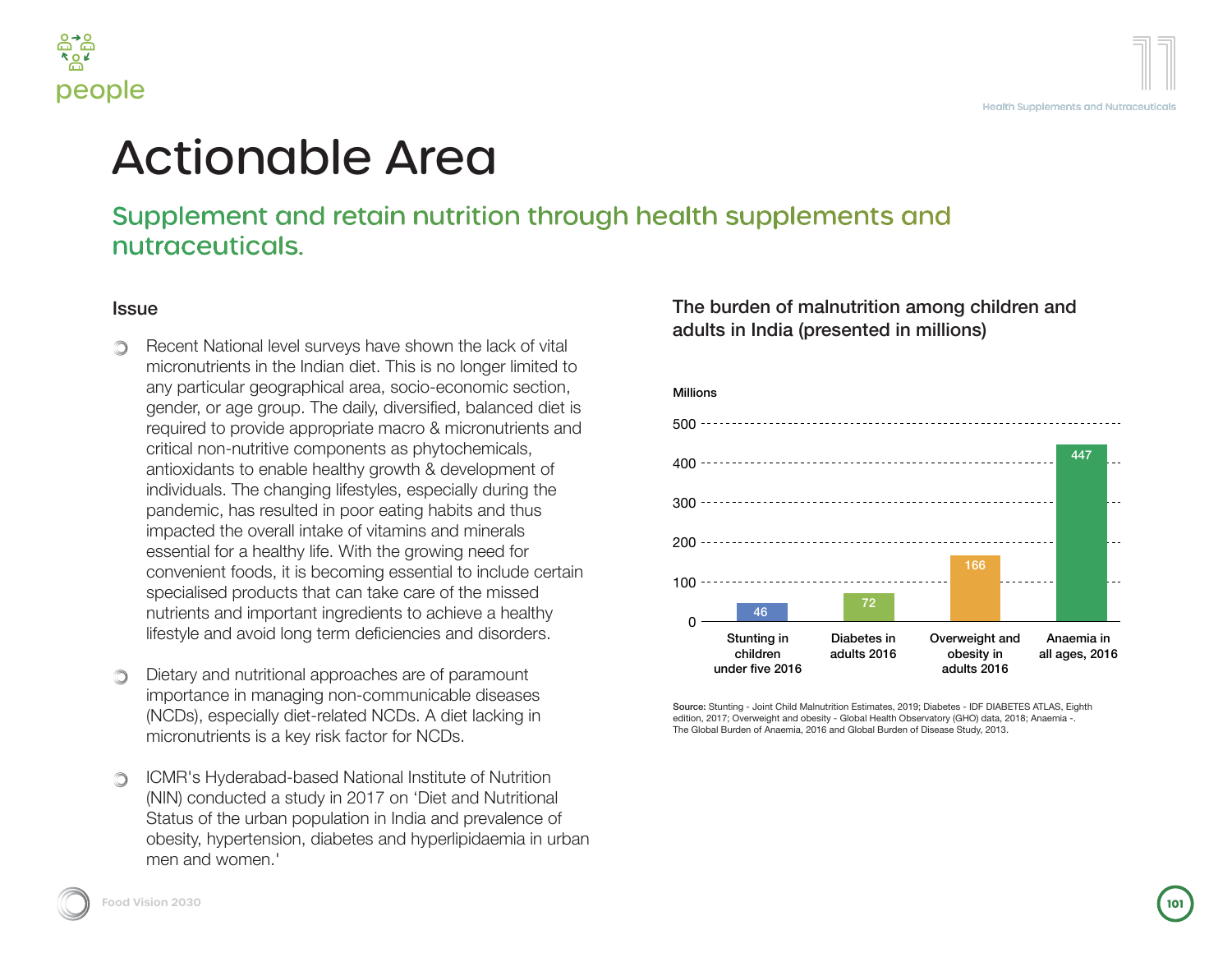

It concluded that:

a. In the Indian urban population, the average intake of micronutrients like iron, thiamine and niacin were observed to be below Recommended Dietary Allowance (RDA), whereas the intake of vitamin A and Riboflavin are grossly inadequate and Vitamin C and total folate were meeting the RDAs.

b. The proportion of pre-school children and pregnant women consuming less than 50% of RDA of vitamins and minerals was very high.

- RDA is the average daily dietary intake level that suffices to ⊙ meet the nutrient requirements of nearly all (97–98%) healthy persons of a specific sex, age, life stage, or physiological condition (such as pregnancy or lactation). ICMR has devised new RDAs 2020 as per the Indian Population.
- However, the nutrient requirement of individuals can vary O. considerably. In this regard, to derive a single value for the requirement, ICMR has also defined Estimated Average Requirement (EAR), which is the nutrient requirement used in public health nutrition to evaluate the nutrient intakes of a population. Also, sometimes nutrients can be ingested at high dosages. Hence, the Tolerable Upper Limits (TUL) for every nutrient is also defined.
- ∩ In addition to the consumption of a balanced nutritious diet. vitamins and minerals deficiency can be addressed successfully in a holistic manner through supplementation. Health supplements, nutraceuticals, probiotics provide essential vitamins and minerals in the right dosage in accordance with the RDA requirements and address the concerns of low nutrition. They can become a part of our daily health regime and help to achieve better nutrition and improved immunity. Also, vitamins and minerals show potential benefits in viral infections by showing immune-modulatory effects and playing a role in preventive healthcare.

Effective implementation of supplementation programs largely depends on appropriate interventions based on public-private partnerships. Additionally, supported by a conducive regulatory framework and strengthening of the supply chain to bridge gaps on accessibility and availability of quality food to the population at large and specifically to the targeted groups.

## **Status**

#### Government Initiatives

- To regulate the increasing demand of consumers for ∩ healthy foods like health supplements and nutraceuticals, the government brought in regulations on such products as the FSS (Health Supplements, Nutraceuticals, Food for Special Dietary Use, Food for Special Medical Purpose, Functional Food and Novel Food) Regulations, 2016.
- These foods, besides containing vitamins and minerals, also contain ingredients traditionally used as medicines. The functionality of healthy foods can be linked to the ingredients present or with the whole product formulated. Their benefit is beyond basic nutrition and plays a role in reducing the risk of certain diseases & other health conditions.
- The regulation defines the dosage format, formulation specifications, safety, and efficacy parameters that need to be considered for the delivery of these products.
- n. Collaboration of professionals in the field of nutrition and health can provide a credible source of evidence-based knowledge and influences policies and programmes in the food value chain.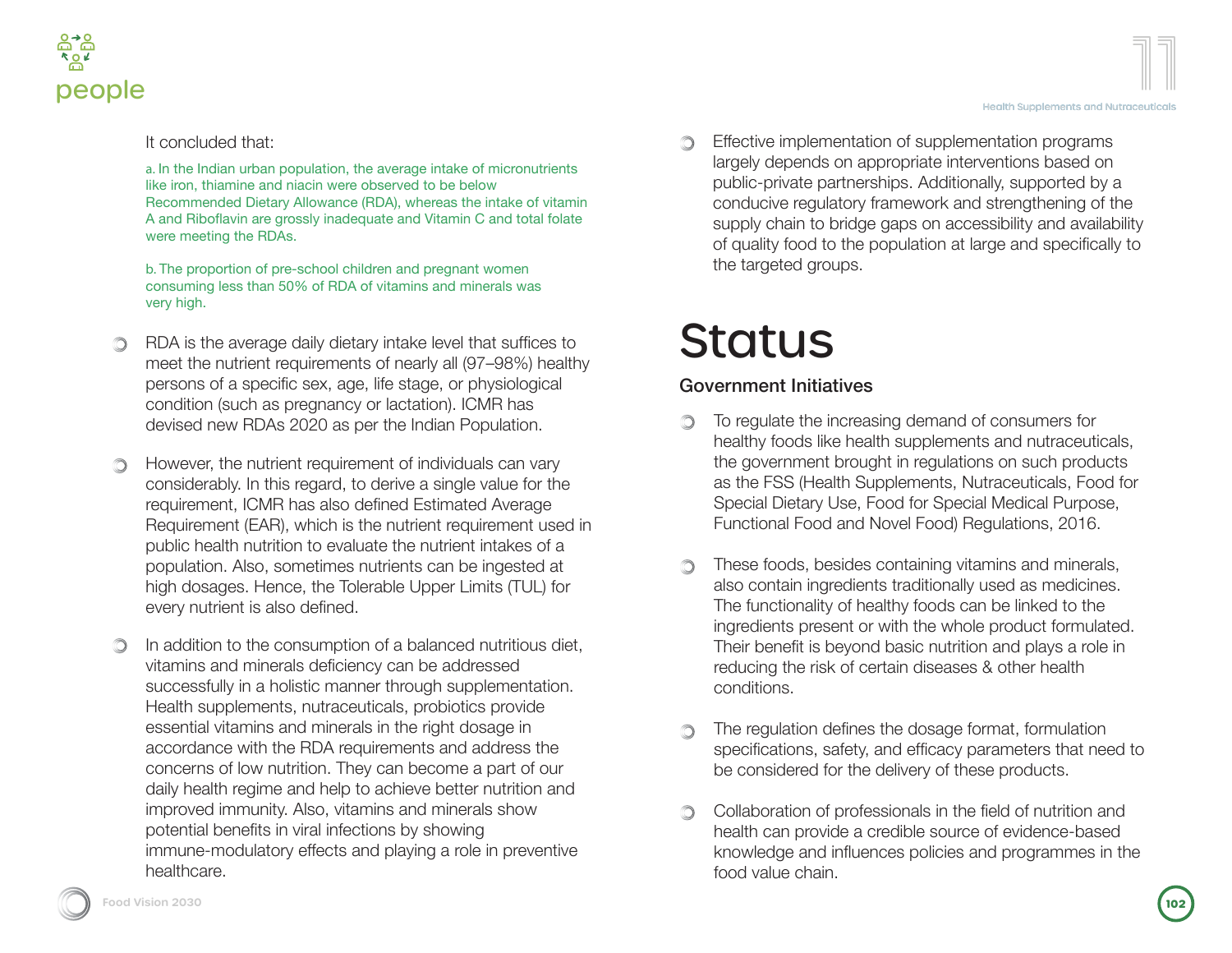

- In alignment with the National Health Policy 2017, Eat Right India programme was launched with its focus on preventive and promotive healthcare.
- Under the National Health Mission, The Ministry of Health and Family Welfare has launched the 'Weekly Iron and Folic Acid Supplementation (WIFS)' Programme to meet the challenge of high prevalence and incidence of anaemia amongst adolescent girls and boys through supervised weekly ingestion of IFA supplementation and biannual helminthic control. Its long-term goal is to break the intergenerational cycle of anaemia whereas, the short-term benefit is of nutritionally improved human capital.

#### Private Sector Initiatives

- Several initiatives have been undertaken by the private sector, in partnership with FSSAI, under the EAT right initiative to spread awareness about daily nutritional requirements.
- There is a great focus on health solutions and innovations focused on heart health, gut health, eye health, brain health, immunity and mobility, which are all growing concerns, especially in the context of a growing and ageing world population by a company like DSM.
- Companies are also focused on sustainable agriculture through a strong emphasis on innovative health and wellness solutions based on organic ingredients. Companies like Herbalife are also diving into the vast knowledge of Ayurveda with a focus on blending the goodness of Ayurveda and modern science. Amway engages with over 520+ farmers and their families ploughing in 1500+ acres of

farm spread in the states of Karnataka, Gujarat, Maharashtra, Kerala & Madhya Pradesh. ITC has invested in around 100 acres of demo farms for medicinal and aromatic plants in Madhya Pradesh and is doing crop development through a cluster development approach and educating farmers in at least 500 villages on the cultivation of these important (Ayurvedic valued) medicinal plants. They have partnered with NITI AYOG under the aspirational district's program to train 2.5 million farmers in 27 backward districts in India.

Extensive work is also being undertaken by the Resource ∩ Centre on Health Supplements and Nutraceuticals (RECHAN) that works on strengthening science and the ecosystem. Under this training and capacity building of point of sale personnel at pharmacies, direct selling agents and sellers on e-commerce platforms are underway. Companies such as Amway conducted 25,000 digital training programs spanning over 20 lakh direct sellers and their consumers. In addition, other companies like Abbot, Danone are also actively involved in various sustainable and nutrition initiatives.

# Vision 2030

Strengthen immunity of the population as a 'preventive health care' mechanism. Reduce the death threat of non-communicable diseases.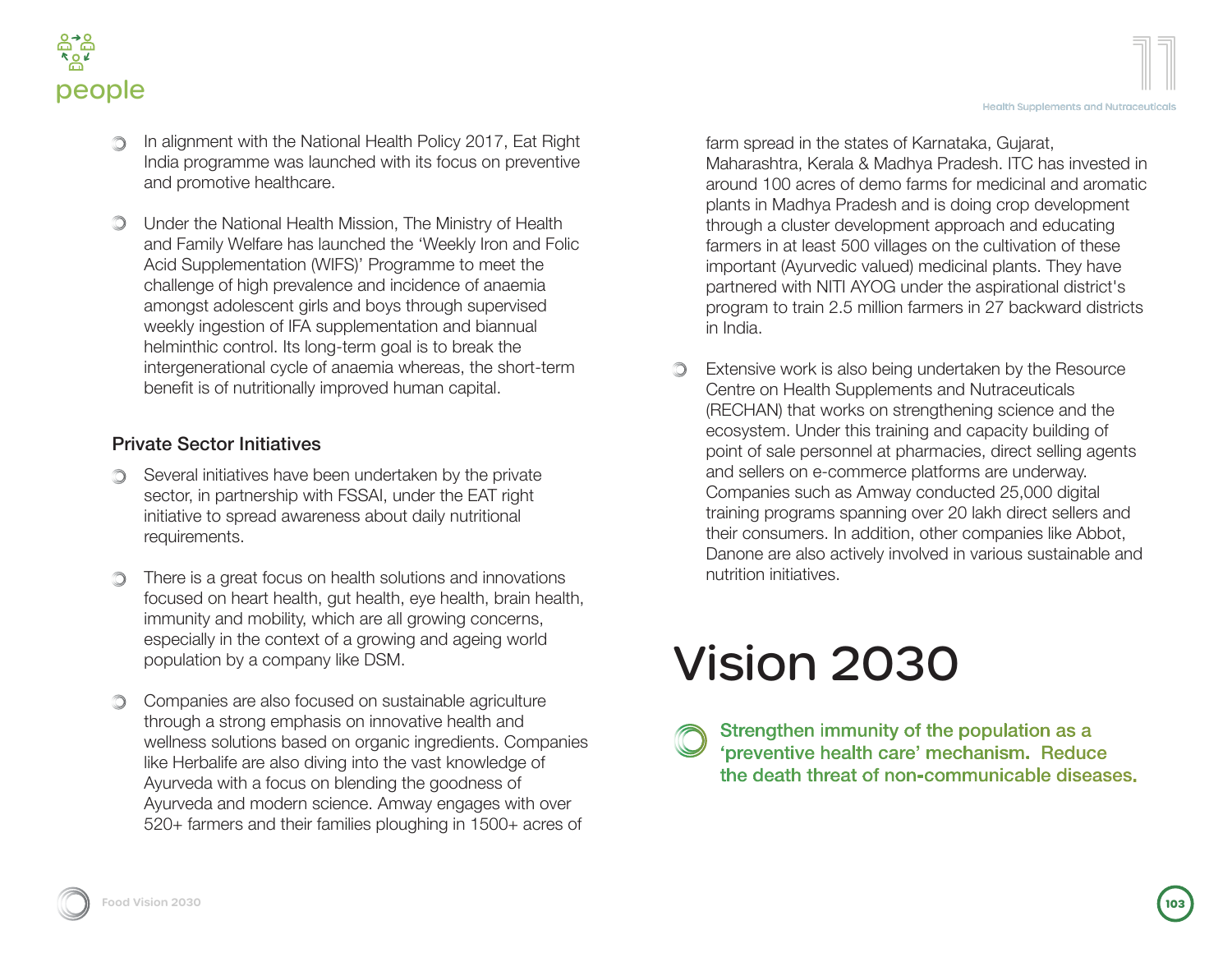

## Pathways



Training and capacity building by working collectively with an integrated and proactive approach across all government departments, agencies, public bodies, educational institutions, private sector etc., in a supplemented diet consisting of health supplements, prebiotics or foods rich in vitamins and minerals as part of a healthy regime.

Enable a streamlined plan to develop the full value chain involved in the development of these supplements, i.e., from raw material to final products. This can support a more holistic agri-product ecosystem.

Institutionalise surveys on consumption /dietary patterns to assess nutrient intake versus RDAs.

Collate data on absorption and potential losses of nutrients in the Gastrointestinal tract and also, for improving gut health by appropriate absorption and retention of nutrients, the focus should be on supplements herbal in nature.

Conduct impact analysis studies to develop mechanisms at each step to assess whether the interventional strategies are working or not, what dosage format is best suitable, and the consumption rate. These mechanisms should follow up at intervals of five to 10 years to make necessary changes in the current programmes and devise future strategies.